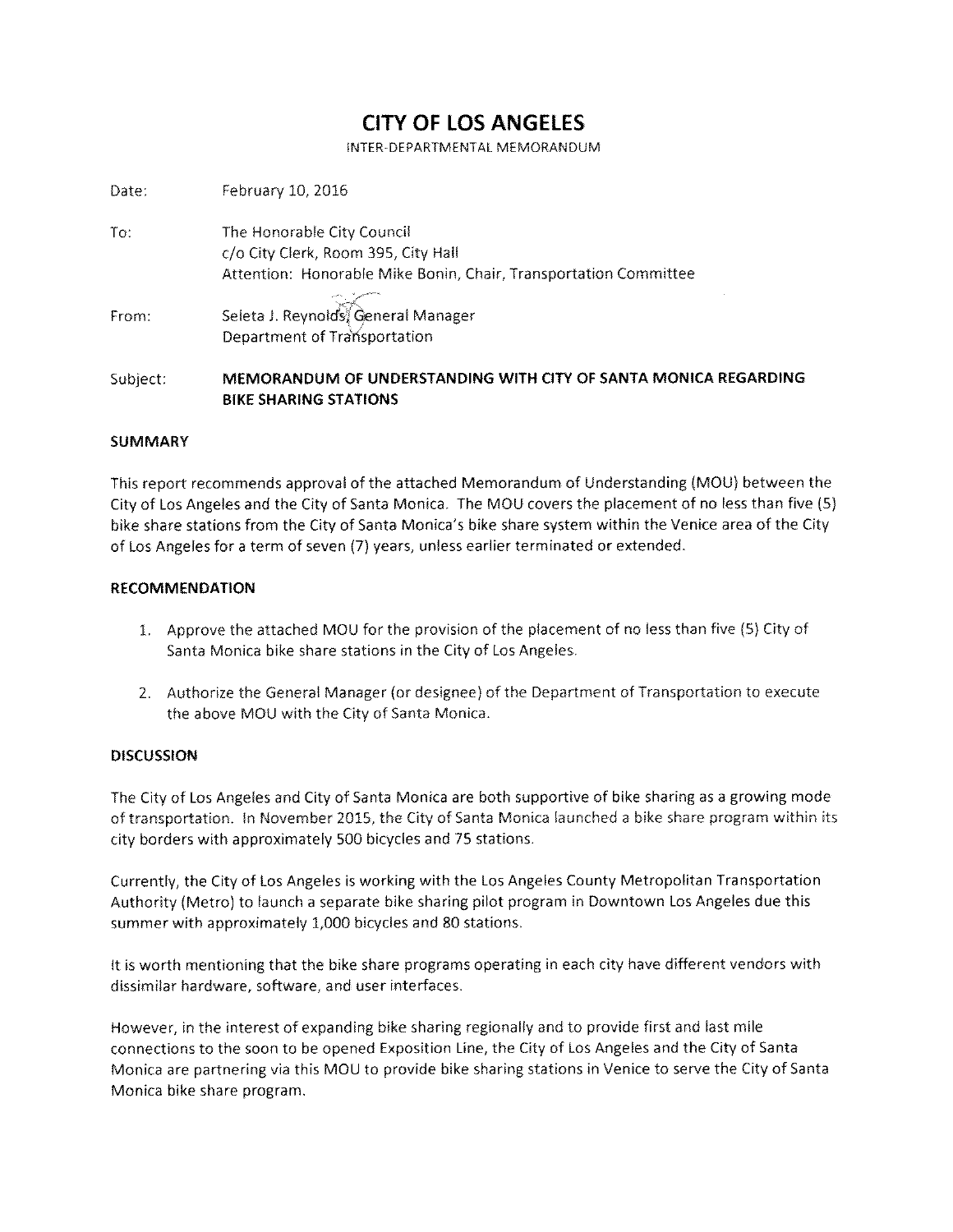The Honorable City Council 2 2 February 10, 2016

As both programs expand and evolve, this MOU along with <sup>a</sup> Letter of Agreement (LOA) between our two cities will set the foundation for continued partnership to create a seamless user experience and around the siting of future bike sharing stations.

#### **SUMMARY OF PROPOSED MOU**

The attached MOU reflects the following agreements:

- City of Los Angeles and City of Santa Monica shall meet in good faith to determine the mutually acceptable locations of no less than five (5) bike share stations within the public rights of way in the Venice area of the City of Los Angeles.
- City of Santa Monica bike share stations shall obtain an A Permit from the Los Angeles Bureau of Engineering.
- City of Santa Monica shall be responsible for all required maintenance and upkeep of the bike share stations.
- Neither city shall seek compensation from each other for the use of the bike share station location or for the station itself.
- The City of Santa Monica, shall obtain, keep in force, and maintain insurance covering the bike share stations and related operations.
- The MOU may be terminated by either city upon giving sixty (60) days' written notice.

#### **FISCAL IMPACT**

There is no impact on the General Fund as all costs are covered by the City of Santa Monica.

SJR/MP:mp

Attachments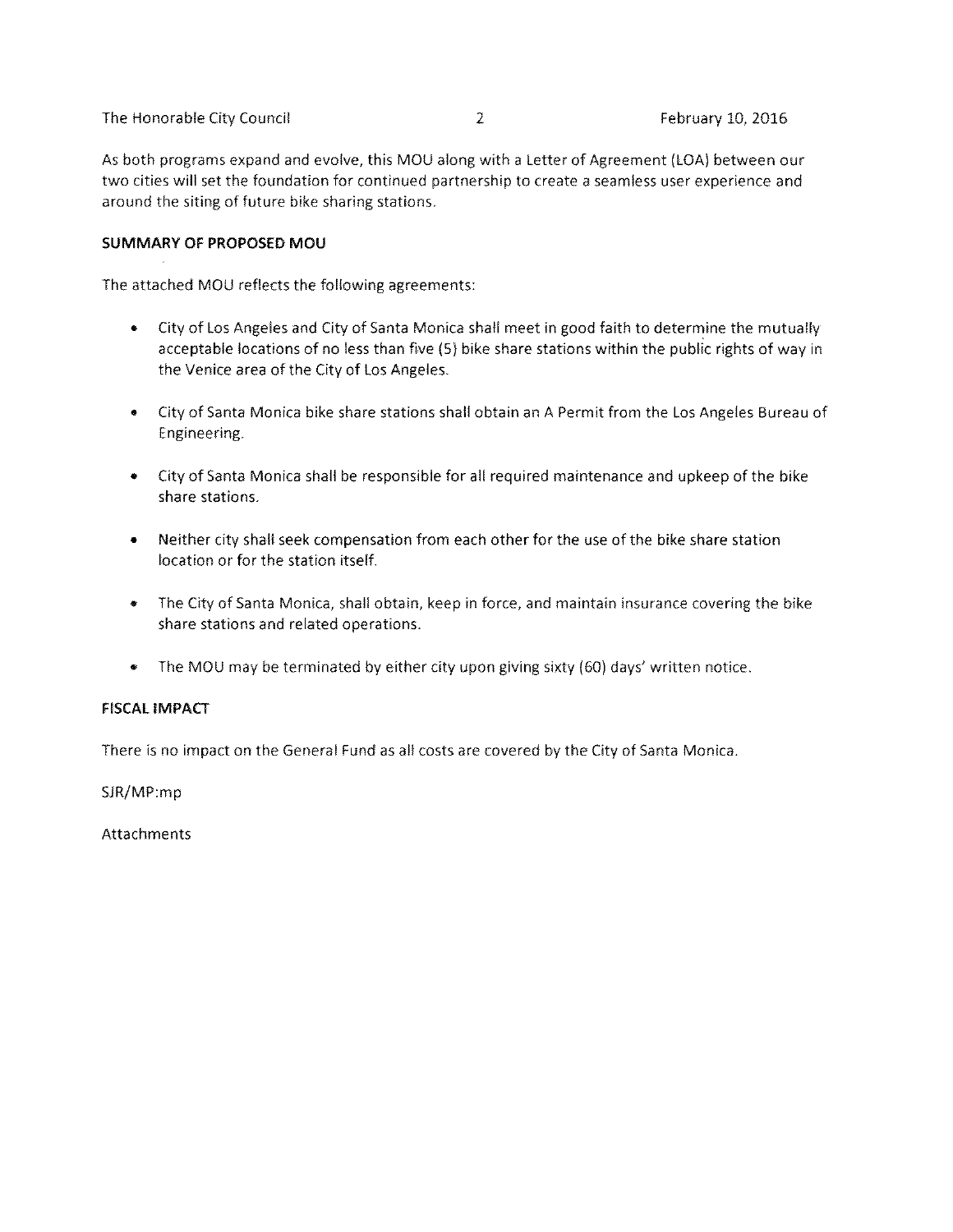#### **MEMORANDUM OF UNDERSTANDING FOR THE OPERATION OF BIKE SHARE WITHIN THE CITY OF LOS ANGELES**

THIS MEMORANDUM OF UNDERSTANDING FOR THE OPERATION OF BIKE SHARE WITHIN THE CITY OF LOS ANGELES {"MOU\*), dated ("Effective Date") is by and between CITY OF SANTA MONICA ("City of SM") and THE CITY OF LOS ANGELES {"City of LA") acting through its DEPARTMENT OF TRANSPORTATION ("LADOT"). 2016

WHEREAS, the City of LA and City of SM desire that the City of Santa Monica will provide stations for the Breeze Bike Share program within the City of Los Angeles as an important component of facilitating increased bicycle use regionally and decreased reliance on single occupancy vehicles; and

WHEREAS, the Los Angeles City Council, on December 28, 2012, adopted a motion to establish the development of a "pilot program" for the development of Bike Share in the City of Los Angeles: and

WHEREAS, the City of SM and City of LA seek to enter into a cooperative arrangement to allow the City of SM to install Bike Share facilities in the public rights of way within certain designated locations within the Venice area of the City of Los Angeles to facilitate the public use of Bike Share between the City of Los Angeles and the City of Santa Monica.

**NOW, THEREFORE,** City of SM and LADOT hereby agree as follows:

### **ARTICLE <sup>1</sup> GRANT OF PERMIT**

**Location of Bike Share Kiosks.** City of SM and City of LA shall meet and confer in good faith, within fifteen (15) days of the full execution of this MOU, but no later than February \_\_\_\_\_\_\_\_\_\_2016, to determine the mutually acceptable locations of no **1.1** less than five (5) Bike Share Kiosks (as defined below) within the public rights of way in the Venice area of City of Los Angeles ("Designate Locations"),

**Use of Public Rights of Way.** Upon the mutual determination of the Designated Locations, the LABOE shall issue an A Permit, conferring upon the City of SM and its Bike Share operators and contractors, the right to revocable, nonpossessory use of the Designated Locations to install, operate, and maintain the Bike Share Kiosks, subject to the terms of this MOU. For purposes herein, "Bike Share Kiosks" means bicycle sharing system hubs owned by the City of Santa Monica, with associated bike racks, electronic kiosks, small map signs, and protective equipment such as bollards. 1.2

**Non-Interference with City of SM Bike Share Operations.** The City of LA understands, acknowledges and agrees that notwithstanding anything to the 1.3

1

LlC-200 2/2000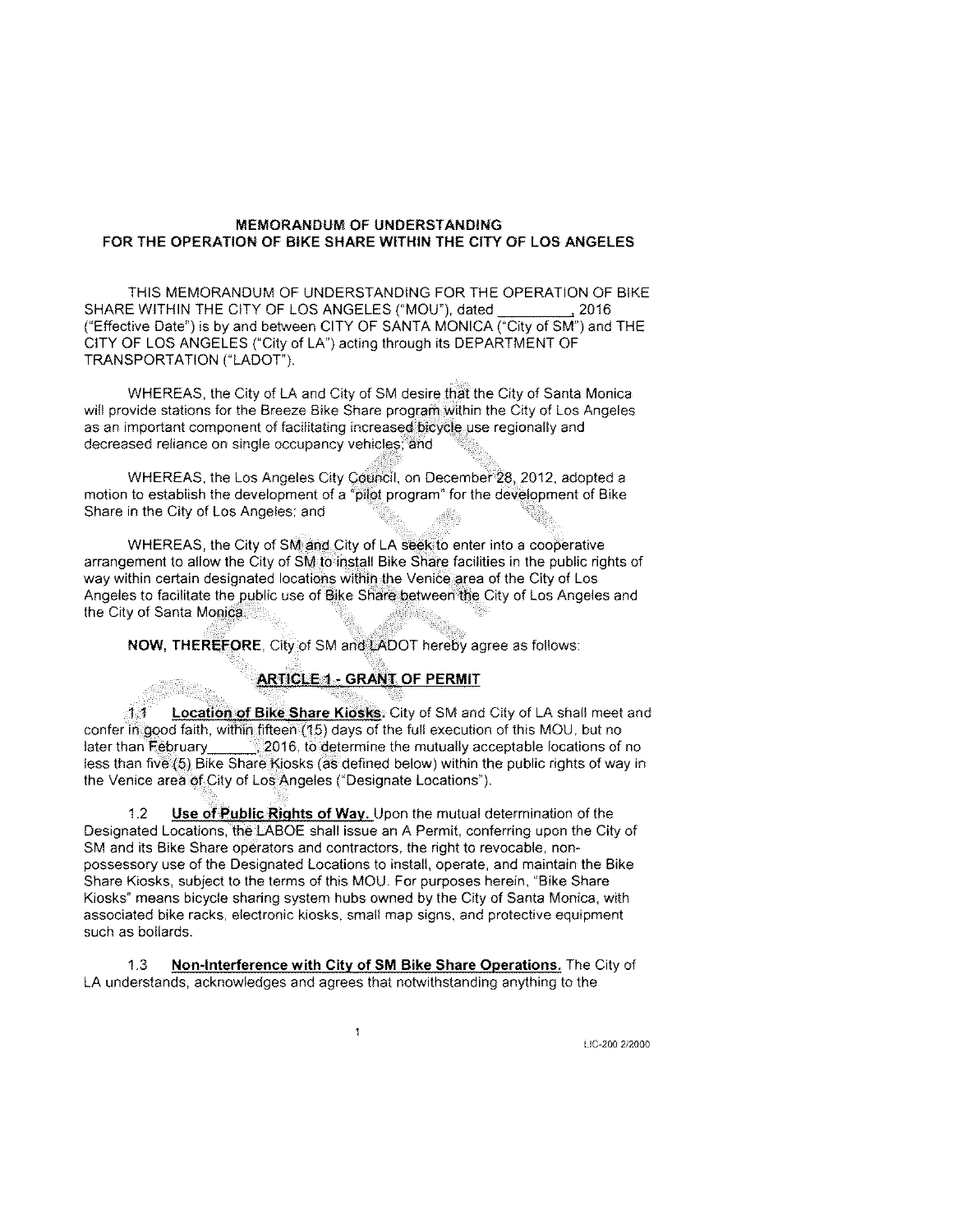contrary herein, nothing in this MOU shall be deemed or interpreted to require the City of SM to operate its Bike Share system in any manner other than that approved by the Santa Monica City Council, and that City of SM has no obligations, financial or otherwise, to appropriate any monies to operate the City of Santa Monica Bike Share system within the City of Los Angeles, or to provide any of its Bike Share equipment, including, without limitation the Bike Share Kiosks, to or for the benefit of the City of Los Angeles, it being understood by the City of LA and the City of SM that this MOU is strictly for the convenience of both parties.

#### **ARTICLE 2-TERM**

Term. The term of this MOU shall commence on the Effective Date and shall terminate seven (7) years from the Effective Date, unless earlier terminated in accordance with this MOU or extended in writing by the parties to this MOU. 2.1

#### **ARTICLE 3 - USE OF DESIGNATED AREA**

**Permitted Uses.** The City of Santa Monica shall have the right to use the Designated Locations as follows: 3.1

For the installation of a bicycle sharing system hub with associated bike rack, electronic kiosk, small map sign, and bicycles connected to (i.e. locked to) the bike rack, with the kiosk being solar-powered and the kiosk using cellular communication (both ofwhich obviate the need for electrical or communications conduit and wired connections). It is anticipated that users of the Bike Share system will travel onto the property located as described above and interact with the bicycle in order to release it from the bike hub so that the user may ride the bicycle to another bike hub at a different location.

**Permitted Uses Subject to Emergency,** Notwithstanding anything to the contrary in this MOU, in the event of emergency, as reasonably determined by City of LA, the City of LA shall notify the City of SM of said emergency as soon as possible and the City of LA may immediately remove any of the Bike Share Kiosks from the public rights of way as required by said emergency. City of LA shall take reasonable precautions to avoid damage or destruction to the Bike Share Kiosks if City of LA undertakes to remove the Bike Share Kiosks due to an emergency. City of SM shall reimburse City of LA for any direct costs incurred by City of LA to remove any of the Bike Share Kiosks from the public rights of way as required by said emergency. 3.2

**Prohibited Uses.** The City of SM agrees that the following uses are not permitted uses and are strictly prohibited: 3.3

2

LIC-200 2/2000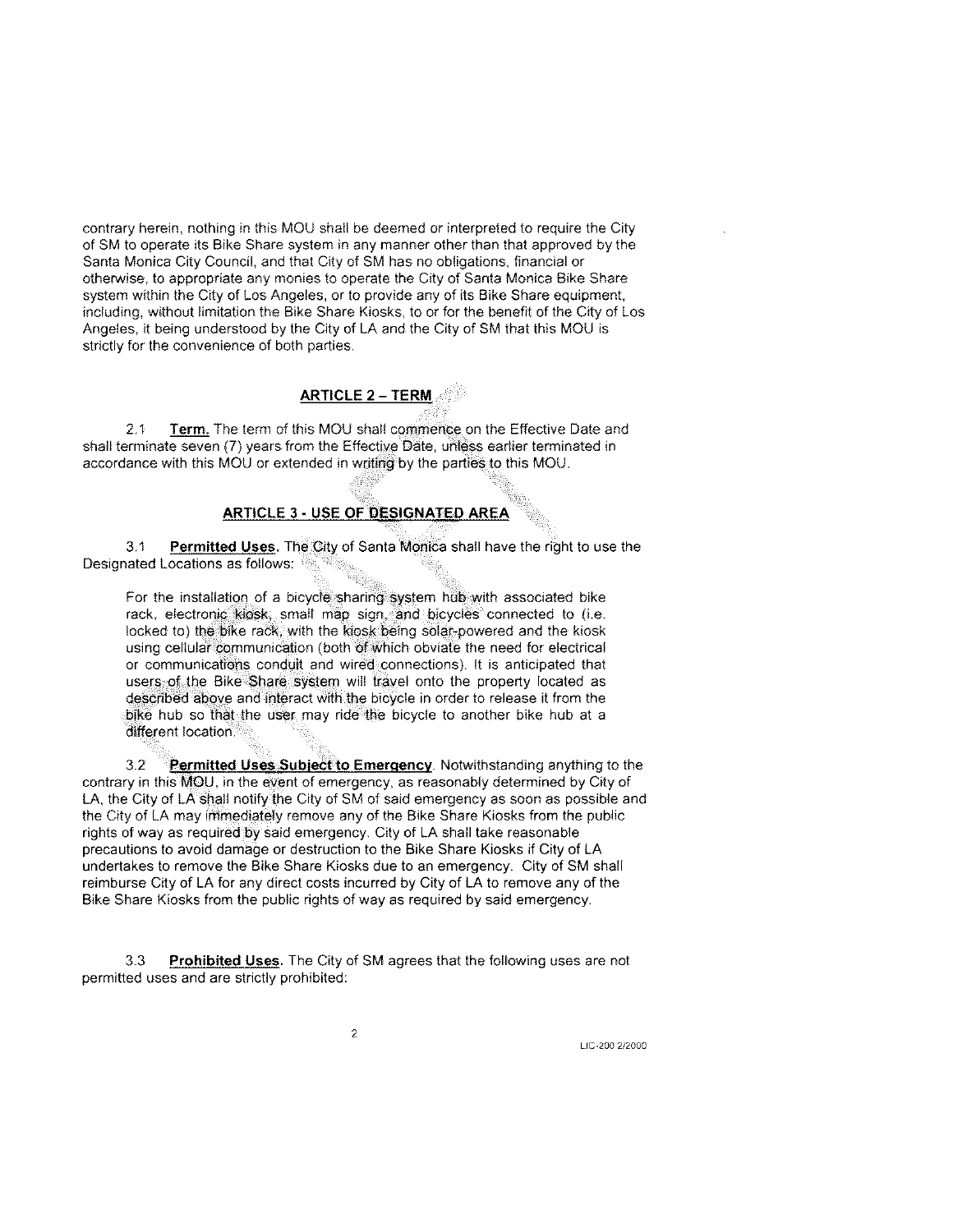Installing any structures in the public rights of way other than those structures specifically authorized by the A Permit issued by the LADOT for each of the Designated Locations.

Allowing commercial advertising and sponsorship on non-moving property within the public rights of way, including on Kiosks and all stationary station equipment

3.4 **Time of Use**. The use of the Designated Locations shall be at the following times and days of the week: automated and operated 24/7, 365 days per year except for periods of maintenance and special conditions that might arise which would preclude access to the Bike Share Kiosks.

**Responsibilities of City of SM.** The City of SM shall be responsible for the following as it pertains to the use: 3.5

City of SM shall be responsible for ail required maintenance and upkeep of the Bike Share Kiosks from and after the date of installation. Without limiting the generality of the foregoing, City of LA acknowledges, understands and agrees that the Bike Share Kiosks will be installed, maintained and operated by the City's designated operator, CycleHop, in accordance with that certain Bike Share Program Agreement attached hereto and incorporated herein by this reference as Attachment A unless terminated in accordance with the Bike Share Program Agreement.

**Right to inspect.** The City of LA shall have the right, but not the  $3.6$ obligation, to make periodic inspections of Bike Shake Kiosks in the public rights of way, at the City of LA's sole discretion and cost, as conditions may warrant.

**Emergency Response Plan.** Prior to the Commencement Date, City of SM shall provide the LADOT a current emergency response plan identifying staff with authority to receive or resolve problems or complaints resulting from placement or use of the Bike Share Kiosks. The Bike Share Kiosks shall include postings with designated contact information in case of a problem or complaint. 3,7

**Utility Services.** Each Bike Share Kiosk installed in the public rights of 3.8 way shall be self-contained and provide its own power source either via solar panel or battery operation. Should the City of SM determine at a later date that utility services are necessary or appropriate, the City of SM must receive written approval by the City of LA and may be subject to additional permitting requirements as well as approval by the appropriate public utility agencies.

#### **ARTICLE 4 - CONSIDERATION**

LIC-200 2/2000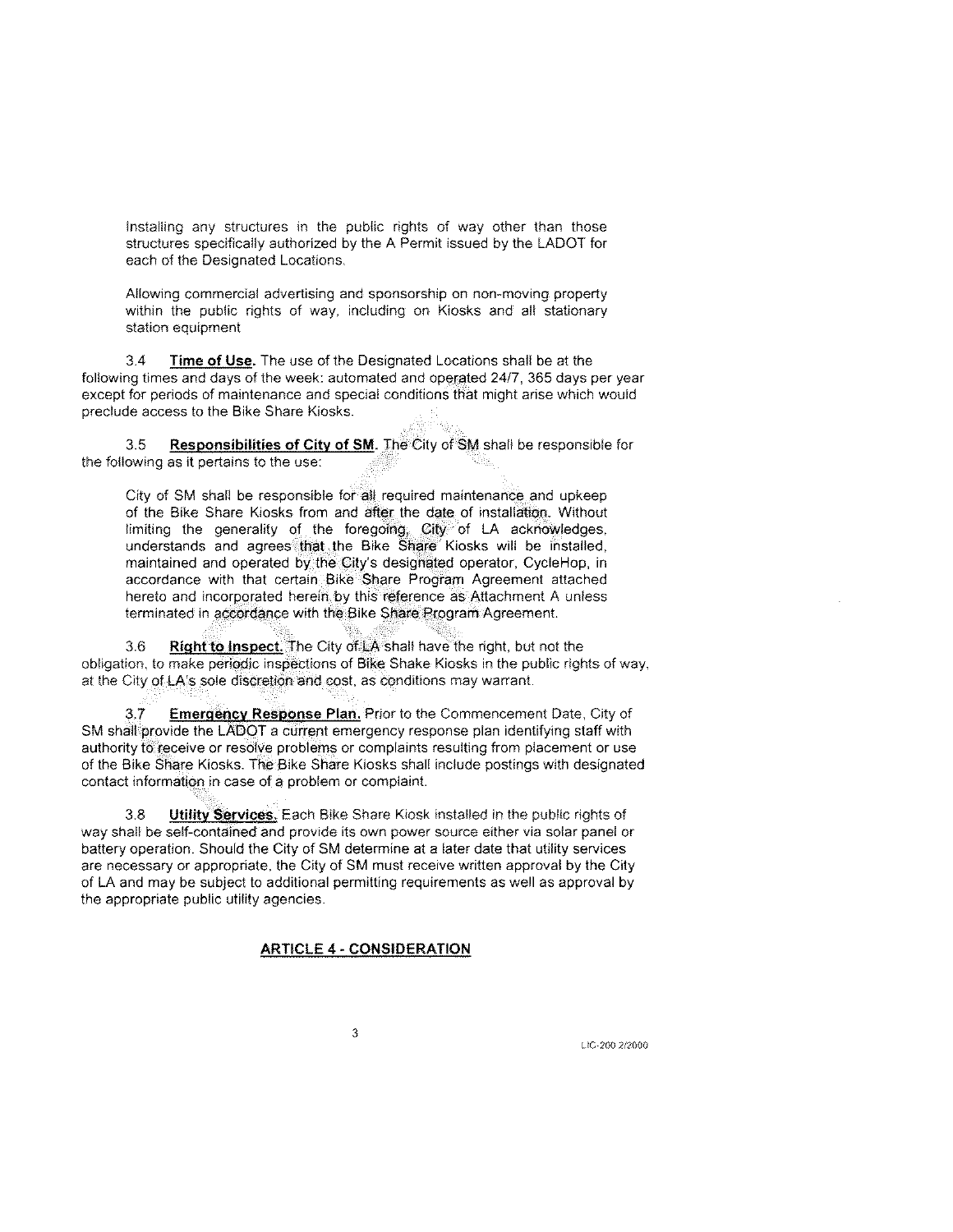**Compensation to City of LA.** As total consideration for its use of the Designated Locations, City of SM shall pay to City of LA: Total amount not to exceed ZERO DOLLARS (\$0). 4.1

**Compensation to City of SM.** As total consideration for its use of the Bike Share Kiosks, the City of LA shall pay to the City of SM: Total amount not to exceed ZERO DOLLARS (\$0). 4.2

#### **ARTICLE 5 - INDEMNIFICATION**

5.1 Pursuant to Government Code Section 895.4 and 895.6, CITY OF SM and CITY of LA shall each assume the full liability imposed upon it, or any of its officers, agents or employees, by law for injury caused by any negligent or wrongful act or omission occurring in the performance of this Agreement.

5.2. CITY OF SM and CITY of LA indemnifies and holds harmless the other party for any loss, costs, or expenses that may be imposed upon such other party by virtue of Government Code section 895.2, which imposes joint civil liability upon public entities solely by reason of such entities being parties to an agreement, as defined by Government Code section 895.

5.3 In the event of third-party loss caused by negligence, wrongful act or omission by both parties, each party shall bear financial responsibility in proportion to its percentage of fault as may be mutually agreed or judicially determined. The provisions of Civil Code Section 2778 regarding interpretation of indemnity agreements are hereby incorporated.

#### **ARTICLE 6 - INSURANCE**

المتفقف والرابل والمراجل

6.1 **Insurance.** City of SM, at its sole cost and expense, shall obtain, keep in **Comment [RG2]:** Attached are instructions for force, and maintain insurance as follows:

A. Commercial Form General Liability Insurance (contractual liability included) with minimum limits as follows:

| $\uparrow$ | Each Occurrence                         | \$1,000,000 |
|------------|-----------------------------------------|-------------|
| -2.        | Products/Completed Operations Aggregate | \$2,000.000 |
| -3.        | Personal and Advertising Injury         | \$1.000.000 |
| 4.         | General Aggregate                       | \$2,000,000 |

General Aggregate 4.

4

Comment [RG1]: Replaced with Gov Code 892 - Mutual Indemnification Between Public Entities (Gov Code 892)

submitting instructions to the City of LA and also evidence of the City's Proof of Self Insurance Letter

LiC-200 2/2000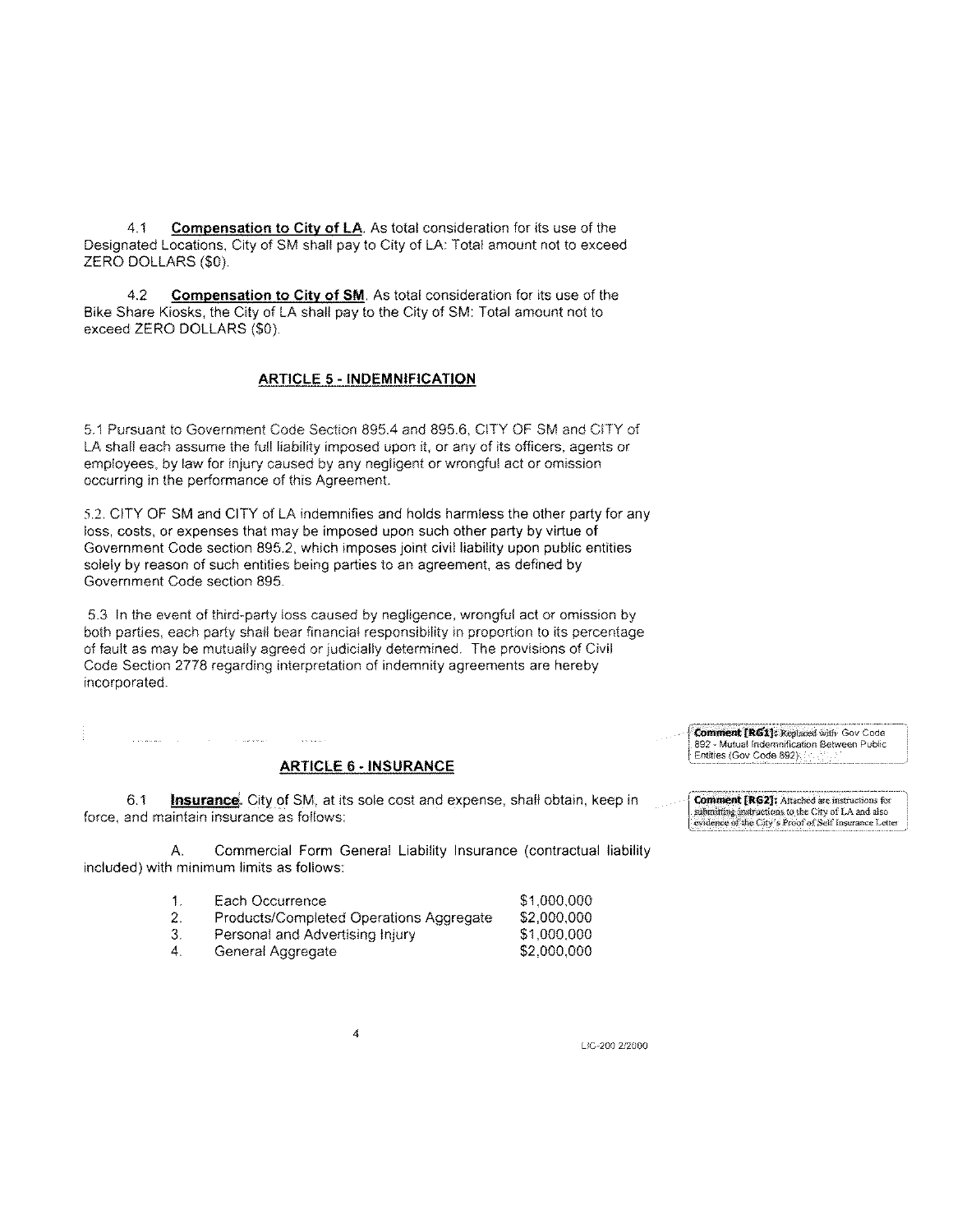If the above insurance is written on a claims-made form, it shall continue for three (3) years following termination of this MOU. The insurance shall have a retroactive date of placement prior to or coinciding with the commencement of the Term of this MOU.

B. Business Automobile Liability Insurance for owned, scheduled, nonowned, or hired automobiles with a combined single of not less than one million and no/100 dollars (\$1,000,000) per occurrence.

C. Property Insurance, Fire and Extended Coverage Form in an amount equal to one hundred percent (100%) of the full replacement value of the bicycle sharing system hub with associated bike rack, electronic kiosk, small map sign, and bicycles connected to (i.e. locked to) the bike rack, with the kiosk being solarpowered and the kiosk using cellular communication.

D. Workers' Compensation as required by CA law.

The coverages required herein shall not limit the liability of Licensee.

The coverages referred to under A. and B. of this Section 6.1 shall include The City of LA as an additional insured. Such a provision shall apply only in proportion to and to the extent of the negligent acts or omissions of Licensee, its officers, agents, partners and employees. Licensee, upon the execution ofthis MOU, shall furnish LADOT with certificates of insurance evidencing compliance with all requirements. These requirements can be met using a combination of self-insurance and pooled insurance. Certificates shall provide for thirty (30) days (ten [10] days for non-payment of premium) advance written notice to LADOT of any material modification, change or cancellation of the above insurance coverages.

In addition to the above, the LADOT shall be listed as the Certificate Holder on the certificate of insurance.

**Waiver of Subrogation.** City of SM hereby waives any right of recovery against City of LA due to loss of or damage to the property of Licensee when such loss of or damage to property arises out of an act of God or any of the property perils 6.2 included in the classification of fire or extended perils ("all risk" as such term is used in the insurance industry) whether or not such perils have been insured, self-insured, or non-insured.

#### **ARTICLE 7 - NOTICE**

 $71$ **Notice.** Except as otherwise expressly provided herein, any notices given under this MOU shall be effective only if in writing and given by delivering the notice in person, by sending it first class mail or certified mail with a return receipt requested, or nationally-recognized overnight courier that guarantees next day delivery and provides

5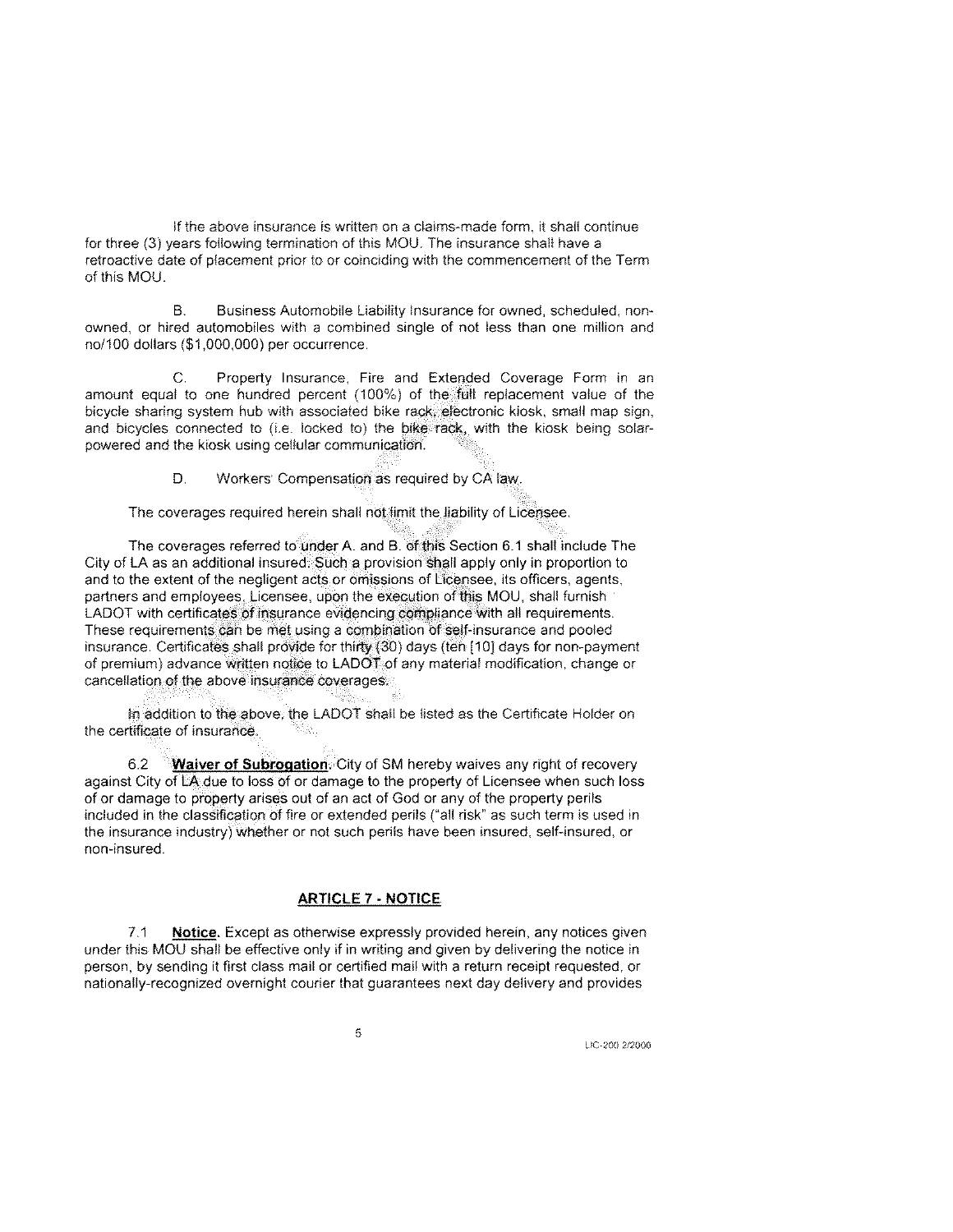a receipt therefore, with postage prepaid, addresses as follows {or such alternative address as may be provided in writing).

Notices shall be addressed as follows, unless one party notifies the other part of a different primary contact:

If to the City of Los Angeles: LADOT Bike Share Permits 100 S. Main Street, 9<sup>th</sup> floor Los Angeles, CA 90012

If to the City of Santa Monica: City of Santa Monica

1685 Main Street, Room\_\_\_\_\_ Santa Monica, California 90401 ATTN: Bike Share Coordinator

#### **ARTICLE 8 -TERMINATION**

**Termination.** This MOU may be terminated at the convenience of either the City of LA or the City of SM upon giving sixty (60) days' written notice, unless sooner notice is otherwise required due to exigent circumstances. 8.1

#### **ARTICLE 9 - MISCELLANEOUS PROVISIONS**

 $Q<sub>1</sub>$ **Effective Date and Modification.** This MOU is effective upon the date of execution by the parties to this MOU. This MOU shall not be modified except by written instrument executed by the City of SM and the LADOT at the time of modification. Such modifications shall be effective upon the date of execution and may be recorded.

**Governing Law.** The interpretation, validity, and enforcement of this MOU shall be governed by and interpreted in accordance with the laws of the State of California. Any action, cause of action, lawsuit, claim, or legal proceeding of any kind related to or arising under this MOU shall be filed and heard in a court of competent jurisdiction in the County of Los Angeles. 9.2

**No Limitations on City's Police for Authorized) Powers.** Nothing herein is intended to, nor does, limit the City of LA's police power, nor limit the ability of the City of LA, and/or its authorized agents, employees, and/or contractors from taking any and all actions authorized under Federal, State, or local law. 9.3

**No Waiver.** No failure by either party to this MOU to insist on the strict performance of any obligation of the other party under this MOU, or to exercise any right, power, or remedy arising out of a breach hereof, shall constitute a waiver of such breach or of either party's right to demand strict compliance with any terms of this MOU. 9,4

LIC-200 2/2000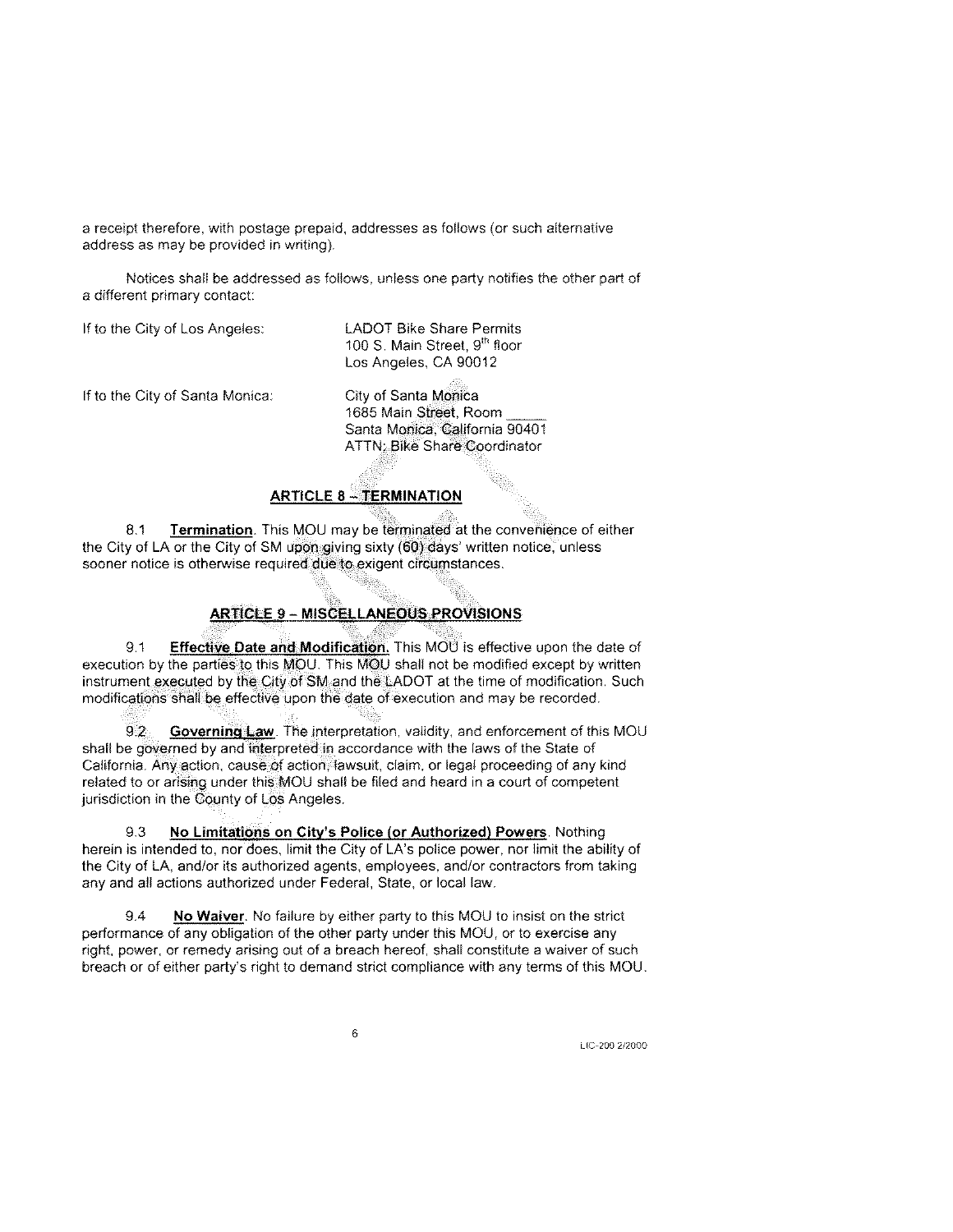No acts or omissions by either party to this MOU, or any agents of either party to this MOU, shall waive any or all of either party's rights under this MOU.

**Complete MOU.** This MOU represents the complete understandings and agreement of the parties and no prior oral or written understandings are in force and effect. 9.5

**Headings.** The headings in this MOU are for reference and convenience of the parties and do not represent substantive provisions of this MOU. 9.6

**IN WITNESS WHEREOF,** the parties have executed this MOU as of the date first written above.

LICENSEE:

CITY OF SANTA MONICA ATTEST: a municipal corporation

SARAH P. GORMAN City Clerk

By:  $\mathbb{Z}$ **RICK COLE** City Manager

Date:

APPROVED AS TO FORM:

MARSHA JONES MOUTRIE City Attorney

LADOT:

LOS ANGELES DEPARTMENT OF **TRANSPORTATION** 

By:

Date :

7

LIC-200 2/2000

 $\bar{z}$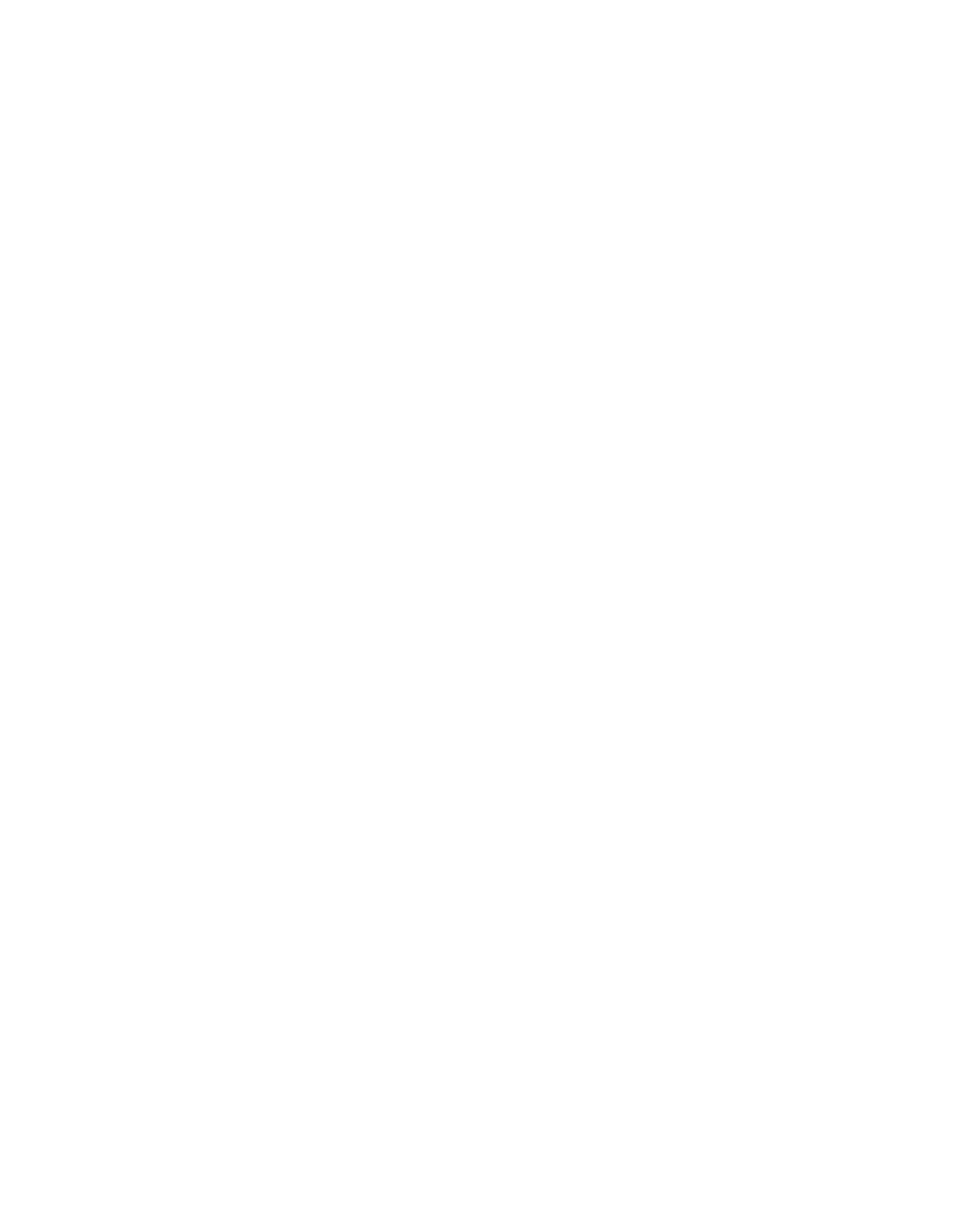## **MEMORANDUM OF UNDERSTANDING FOR THE OPERATION OF BIKE SHARE WITHIN THE CITY OF LOS ANGELES**

THIS MEMORANDUM OF UNDERSTANDING FOR THE OPERATION OF BIKE 2016 ("Effective Date") is by and between CITY OF SANTA MONICA ("City of SM") and THE CITY OF LOS ANGELES ("City of LA") acting through its DEPARTMENT OF TRANSPORTATION ("LADOT"). SHARE WITHIN THE CITY OF LOS ANGELES ("MOU"), dated

WHEREAS, the City of LA and City of SM desire that the City of Santa Monica will provide stations for the Breeze Bike Share program within the City of Los Angeles as an important component of facilitating increased bicycle use regionally and decreased reliance on single occupancy vehicles; and

WHEREAS, the Los Angeles City Council, on December 28, 2012, adopted a motion to establish the development of a "pilot program" for the development of Bike Share in the City of Los Angeles; and

WHEREAS, the City of SM and City of LA seek to enter into a cooperative arrangement to allow the City of SM to install Bike Share facilities in the public rights of way within certain designated locations within the Venice area of the City of Los Angeles to facilitate the public use of Bike Share between the City of Los Angeles and the City of Santa Monica.

**NOW, THEREFORE,** City of SM and LADOT hereby agree as follows:

## **ARTICLE <sup>1</sup> - GRANT OF PERMIT**

**Location of Bike Share Kiosks,** City of SM and City of LA shall meet and confer in good faith, within fifteen (15) days of the full execution of this MOU, but no later than February , 2016, to determine the mutually acceptable locations of no less than five (5) Bike Share Kiosks (as defined below) within the public rights of way in the Venice area of City of Los Angeles ("Designate Locations"). 1.1

**Use of Public Rights of Wav.** Upon the mutual determination of the Designated Locations, the LABOE shall issue an A Permit, conferring upon the City of SM and its Bike Share operators and contractors, the right to revocable, nonpossessory use of the Designated Locations to install, operate, and maintain the Bike Share Kiosks, subject to the terms of this MOU. For purposes herein, "Bike Share Kiosks" means bicycle sharing system hubs owned by the City of Santa Monica, with associated bike racks, electronic kiosks, smalt map signs, and protective equipment such as bollards. 1.2

**Non-Interference with City of SM Bike Share Operations.** The City of LA understands, acknowledges and agrees that notwithstanding anything to the 1.3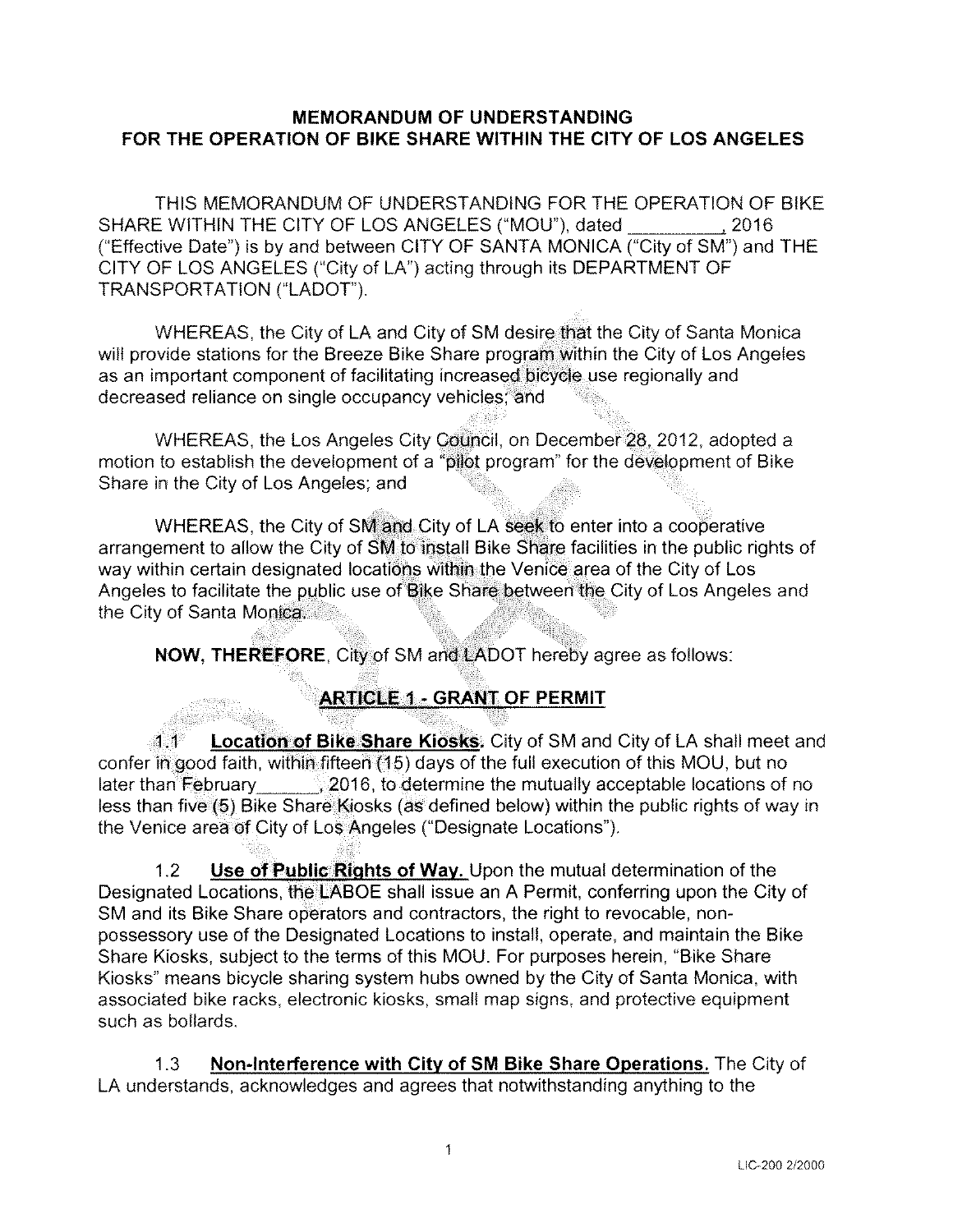contrary herein, nothing in this MOU shall be deemed or interpreted to require the City of SM to operate its Bike Share system in any manner other than that approved by the Santa Monica City Council, and that City of SM has no obligations, financial or otherwise, to appropriate any monies to operate the City of Santa Monica Bike Share system within the City of Los Angeles, or to provide any of its Bike Share equipment, including, without limitation the Bike Share Kiosks, to or for the benefit of the City of Los Angeles, it being understood by the City of LA and the City of SM that this MOU is strictly for the convenience of both parties.

## **ARTICLE <sup>2</sup> - TERM**

**Term.** The term of this MOU shall commence on the Effective Date and shall terminate seven (7) years from the Effective Date, unless earlier terminated in accordance with this MOU or extended in writing by the parties to this MOU. 2.1

## **ARTICLE 3 - USE OF DESIGNATED AREA**

**Permitted Uses.** The City of Santa Monica shall have the right to use the Designated Locations as follows: 3.1

For the installation of a bicycle sharing system hub with associated bike rack, electronic kiosk, small map sign, and bicycles connected to (i.e. locked to) the bike rack, with the kiosk being solar-powered and the kiosk using cellular communication (both of which obviate the need for electrical or communications conduit and wired connections). It is anticipated that users of the Bike Share system will travel onto the property located as described above and interact with the bicycle in order to release it from the bike hub so that the user may ride the bicycle to another bike hub at a different location.

**Permitted Uses Subject to Emergency.** Notwithstanding anything to the contrary in this MOU, in the event of emergency, as reasonably determined by City of LA, the City of LA shall notify the City of SM of said emergency as soon as possible and the City of LA may immediately remove any of the Bike Share Kiosks from the public rights of way as required by said emergency. City of LA shall take reasonable precautions to avoid damage or destruction to the Bike Share Kiosks if City of LA undertakes to remove the Bike Share Kiosks due to an emergency. City of SM shall reimburse City of LA for any direct costs incurred by City of LA to remove any of the Bike Share Kiosks from the public rights of way as required by said emergency. 3.2

**Prohibited Uses.** The City of SM agrees that the following uses are not permitted uses and are strictly prohibited: 3.3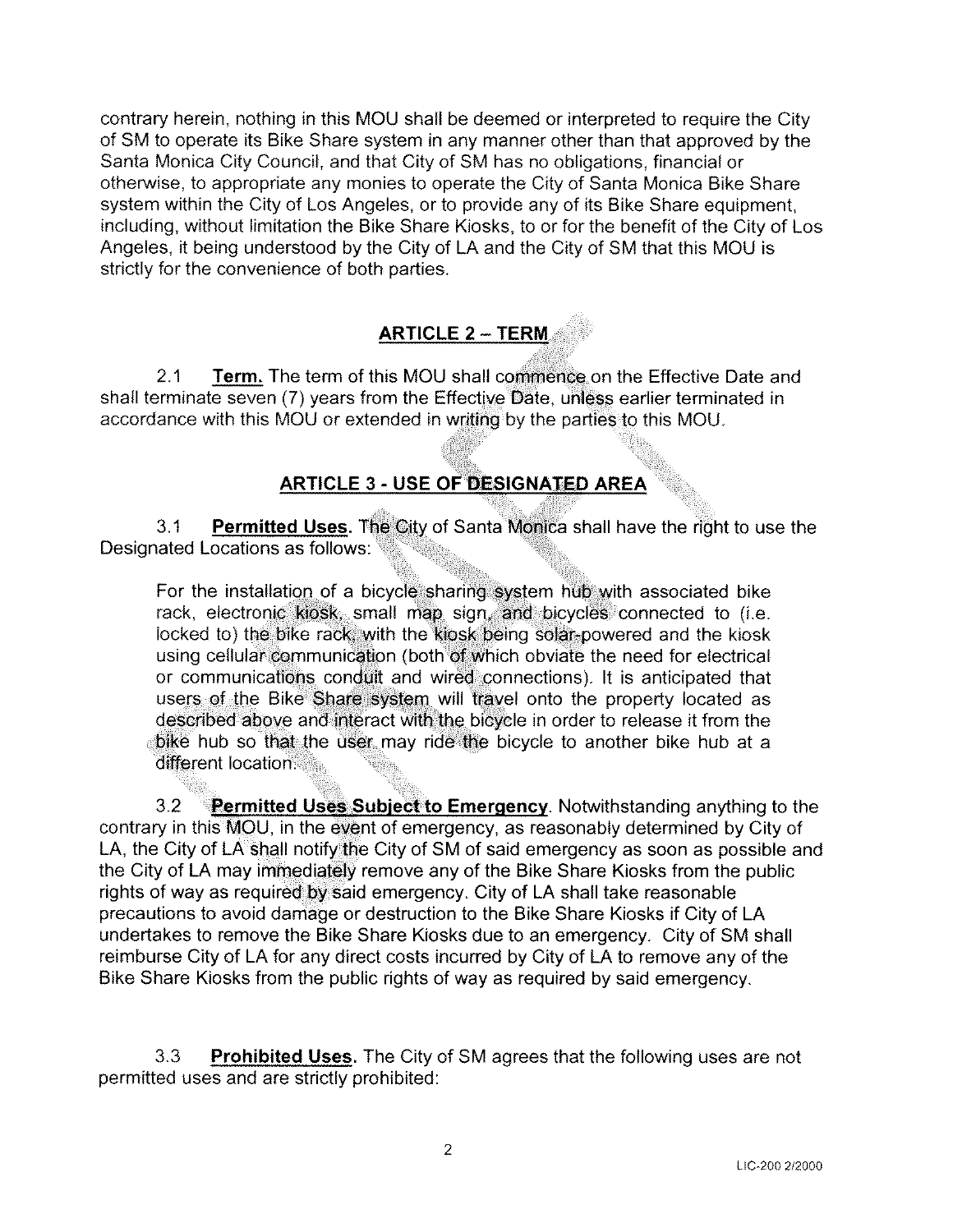Installing any structures in the public rights of way other than those structures specifically authorized by the A Permit issued by the LADOT for each of the Designated Locations.

Allowing commercial advertising and sponsorship on non-moving property within the public rights of way, including on Kiosks and all stationary station equipment

**Time of Use.** The use of the Designated Locations shall be at the following times and days of the week: automated and operated 24/7, 365 days per year except for periods of maintenance and special conditions that might arise which would preclude access to the Bike Share Kiosks. 3.4

3.5 **Responsibilities of City of SM.** The City of SM shall be responsible for the following as it pertains to the use: **RANGE SE** 

City of SM shall be responsible for all required maintenance and upkeep of the Bike Share Kiosks from and after the date of installation. Without limiting the generality of the foregoing,  $City$  of LA acknowledges, understands and agrees that the Bike Share Kiosks will be installed, maintained and operated by the City's designated operator, CycleHop, in accordance with that certain Bike Share Program Agreement attached hereto and incorporated herein by this reference as Attachment A unless terminated in accordance with the Bike Share Program Agreement.

**Right to inspect.** The City of LA shall have the right, but not the obligation, to make periodic inspections of Bike Shake Kiosks in the public rights of way, at the City of LA's sole discretion and cost, as conditions may warrant. 3.6

**Emergency Response Plan.** Prior to the Commencement Date, City of SM shall provide the LADOT a current emergency response plan identifying staff with authority to receive or resolve problems or complaints resulting from placement or use of the Bike Share Kiosks. The Bike Share Kiosks shall include postings with designated contact information in case of a problem or complaint. 3.7

**Utility Services.** Each Bike Share Kiosk installed in the public rights of way shall be self-contained and provide its own power source either via solar panel or battery operation. Should the City of SM determine at a later date that utility services are necessary or appropriate, the City of SM must receive written approval by the City of LA and may be subject to additional permitting requirements as well as approval by the appropriate public utility agencies. 3.8

## **ARTICLE 4 - CONSIDERATION**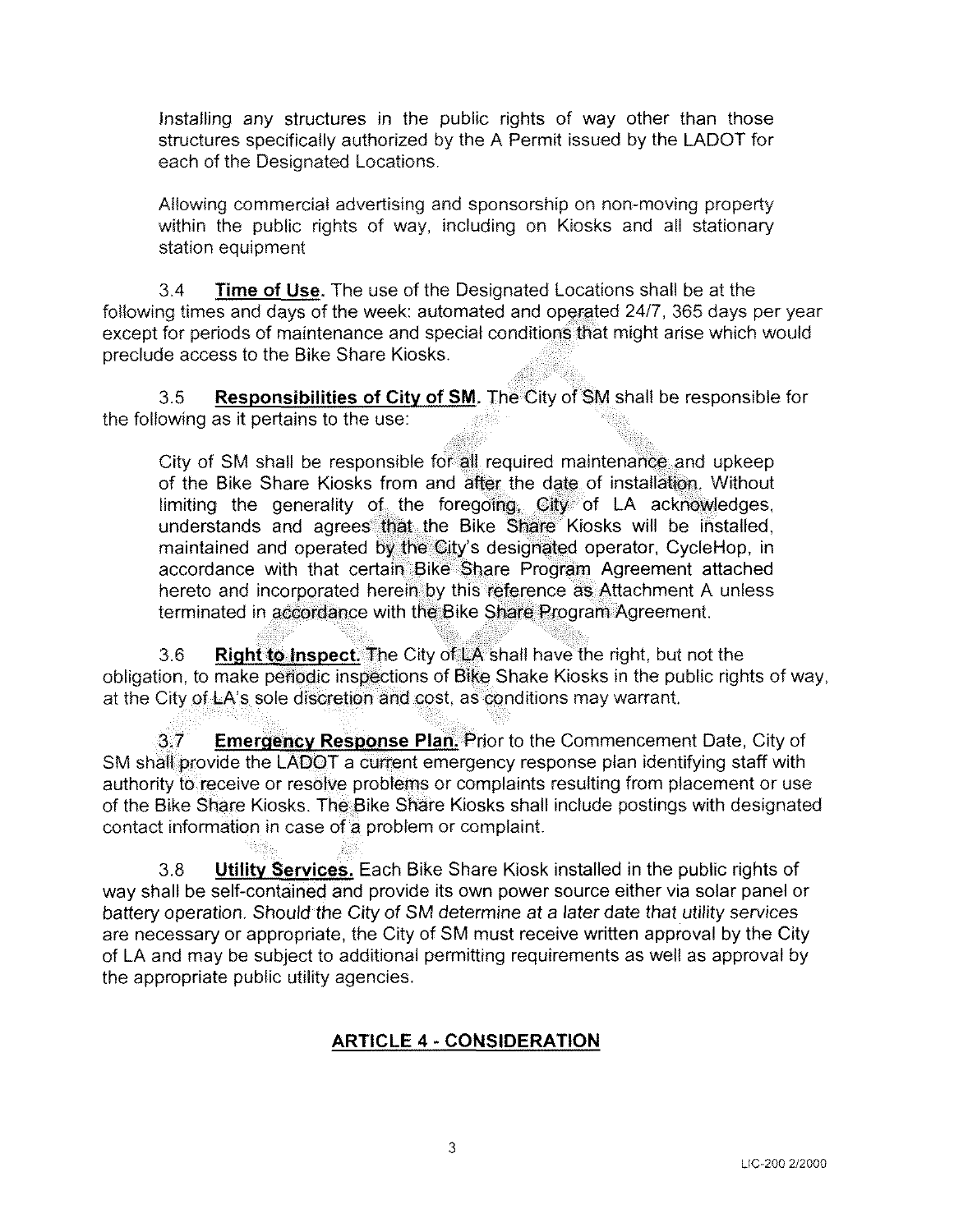**Compensation to City of LA.** As total consideration for its use of the Designated Locations, City of SM shall pay to City of LA: Total amount not to exceed ZERO DOLLARS (\$0). 4.1

**Compensation to City of SM.** As total consideration for its use of the Bike Share Kiosks, the City of LA shall pay to the City of SM: Total amount not to exceed ZERO DOLLARS (SO). 4.2

## **ARTICLE 5 - INDEMNIFICATION**

5.1 Pursuant to Government Code Section 895.4 and 895.6, CITY OF SM and CITY of LA shall each assume the full liability imposed upon it, or any of its officers, agents or employees, by law for injury caused by any negligent or wrongful act or omission occurring in the performance of this Agreement.

5.2. CITY OF SM and CITY of LA indemnifies and holds harmless the other party for any loss, costs, or expenses that may be imposed upon such other party by virtue of Government Code section 895.2, which imposes joint civil liability upon public entities solely by reason of such entities being parties to an agreement, as defined by Government Code section 895.

5.3 In the event of third-party loss caused by negligence, wrongful act or omission by both parties, each party shall bear financial responsibility in proportion to its percentage of fault as may be mutually agreed or judicially determined. The provisions of Civil Code Section 2778 regarding interpretation of indemnity agreements are hereby incorporated.

**ARTICLE 6 - INSURANCE**

fika Pa

**Insurance.** City of SM, at its sole cost and expense, shall obtain, keep in force, and maintain insurance as follows: 6.1

A. Commercial Form General Liability Insurance (contractual liability included) with minimum limits as follows:

| $\mathbf{1}$ | Each Occurrence                         | \$1,000,000 |
|--------------|-----------------------------------------|-------------|
| -2.          | Products/Completed Operations Aggregate | \$2,000,000 |
| -3.          | Personal and Advertising Injury         | \$1,000,000 |
| 4            | General Aggregate                       | \$2,000,000 |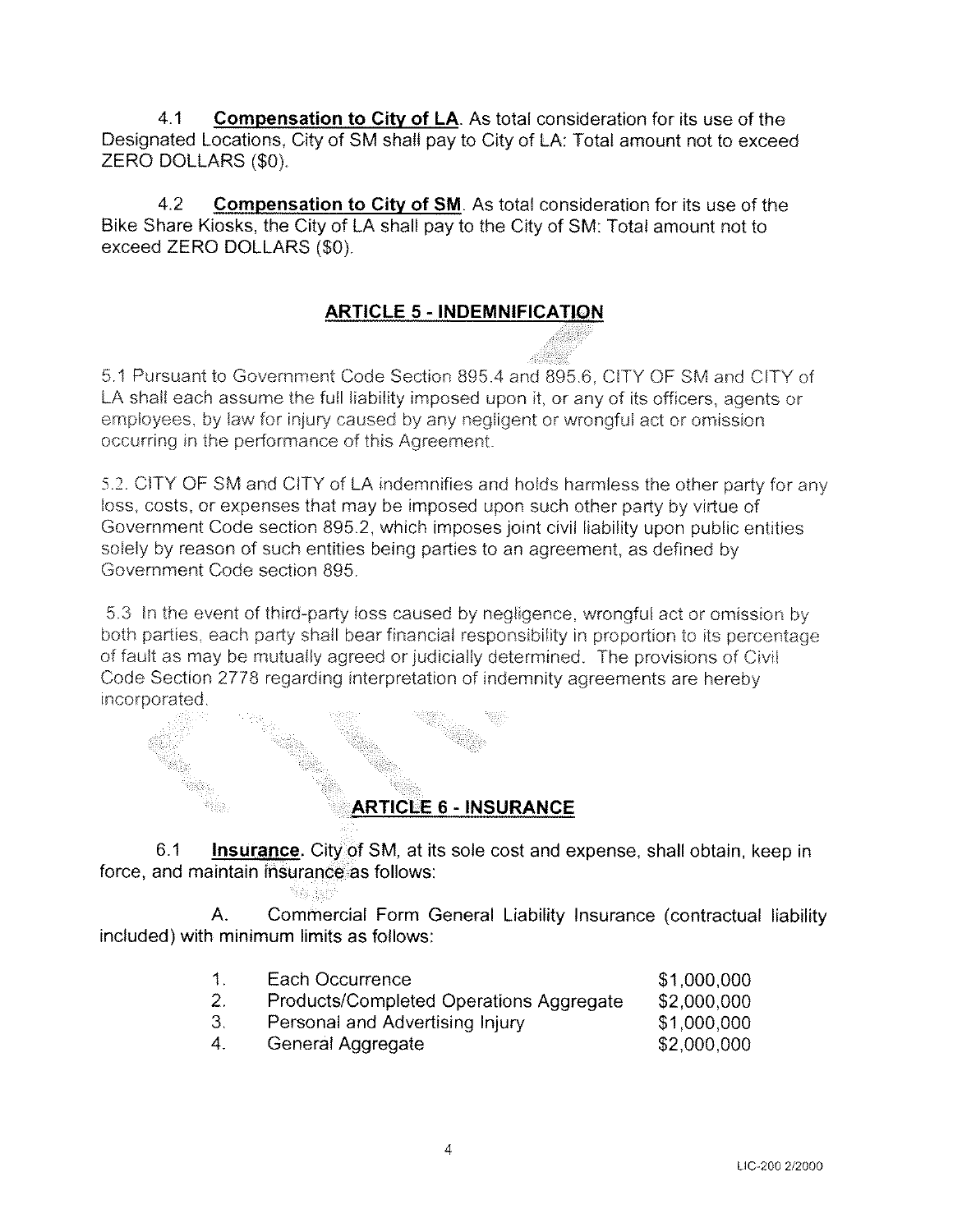If the above insurance is written on a ciaims-made form, it shall continue for three (3) years following termination of this MOU. The insurance shall have a retroactive date of placement prior to or coinciding with the commencement of the Term of this MOU.

Business Automobile Liability Insurance for owned, scheduled, nonowned, or hired automobiles with a combined single of not less than one million and no/100 dollars (\$1,000,000) per occurrence. B.

Property Insurance, Fire and Extended Coverage Form in an amount equal to one hundred percent (100%) of the full replacement value of the bicycle sharing system hub with associated bike rack, electronic kiosk, small map sign, and bicycles connected to (i.e. locked to) the bike rack, with the kiosk being solarpowered and the kiosk using cellular communication. C.

D. Workers' Compensation as required by CA law.

The coverages required herein shall not limit the liability of Licensee.

The coverages referred to under A. and B. of this Section 6.1 shall include The City of LA as an additional insured. Such a provision shall apply only in proportion to and to the extent of the negligent acts or omissions of Licensee, its officers, agents, partners and employees. Licensee, upon the execution of this MOU, shall furnish LADOT with certificates of insurance evidencing compliance with all requirements. These requirements can be met using a combination of self-insurance and pooled insurance. Certificates shall provide for thirty (30) days (ten [10] days for non-payment of premium) advance written notice to LADOT of any material modification, change or cancellation of the above insurance coverages.

In addition to the above, the LADOT shall be listed as the Certificate Holder on the certificate of insurance.

**Waiver of Subrogation.** City of SM hereby waives any right of recovery against City of LA due to loss of or damage to the property of Licensee when such loss of or damage to property arises out of an act of God or any of the property perils included in the classification of fire or extended perils ("all risk" as such term is used in the insurance industry) whether or not such perils have been insured, self-insured, or non-insured. 6.2

## **ARTICLE 7 - NOTICE**

**Notice.** Except as otherwise expressly provided herein, any notices given under this MOU shall be effective only if in writing and given by delivering the notice in person, by sending it first class mail or certified mail with a return receipt requested, or nationally-recognized overnight courier that guarantees next day delivery and provides 7.1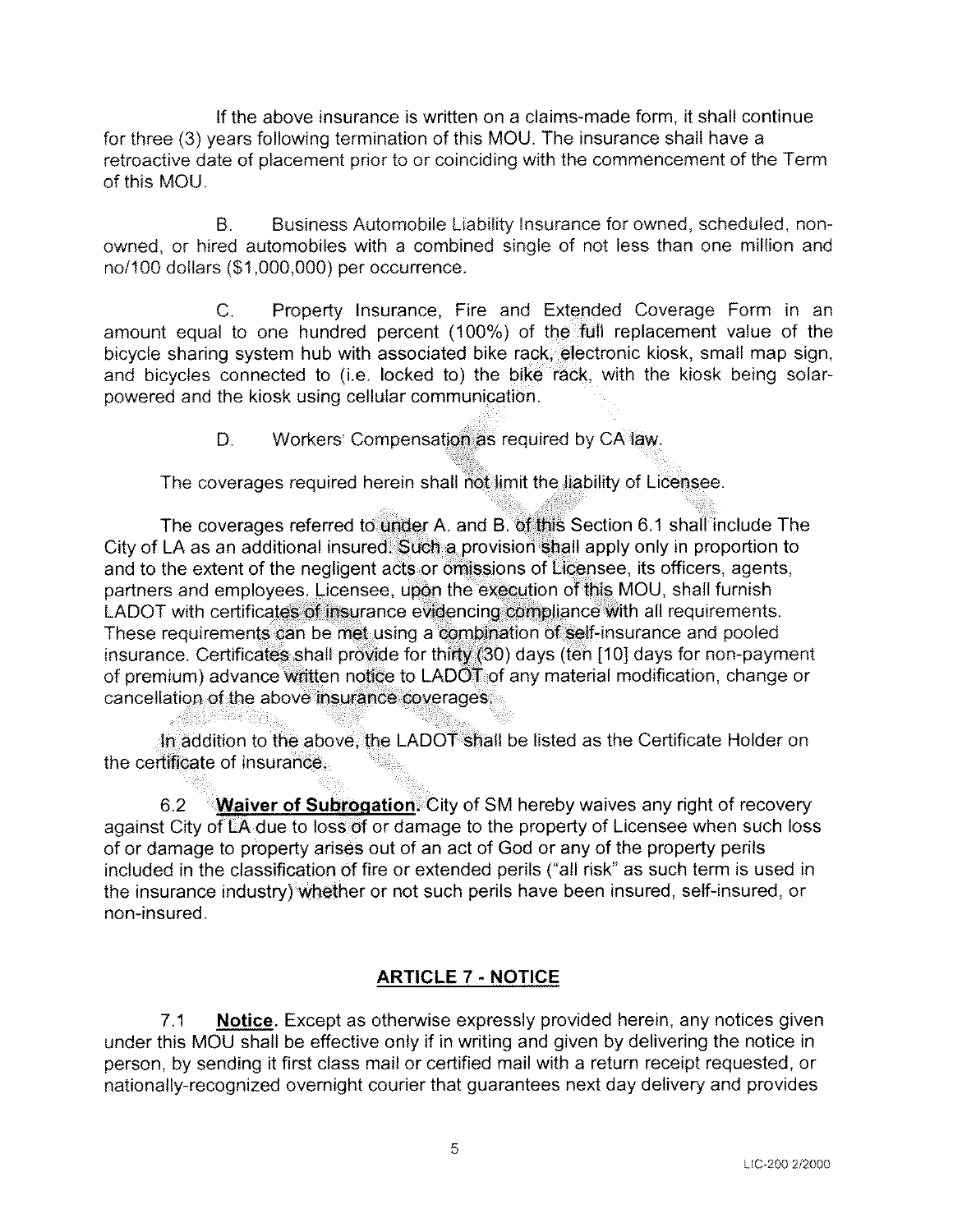a receipt therefore, with postage prepaid, addresses as foiiows (or such alternative address as may be provided in writing).

Notices shall be addressed as follows, unless one party notifies the other part of a different primary contact:

If to the City of Los Angeles:

LADOT Bike Share Permits 100 S. Main Street,  $9<sup>th</sup>$  floor Los Angeles, CA 90012

If to the City of Santa Monica: City of Santa Monica

1685 Main Street, Room\_\_\_\_\_ Santa Monica. California 90401 ATTN; Bike Share Coordinator

# **ARTICLE <sup>8</sup> - TERMINATION**

 $8.1$ **Termination.** This MOU may be terminated at the convenience of either the City of LA or the City of SM upon giving sixty (80) days' written notice, unless sooner notice is otherwise required due to exigent circumstances.

# **ARTICLE <sup>9</sup> - MISCELLANEOUS PROVISIONS**

**Effective Date and Modification.** This MOU is effective upon the date of execution by the parties to this MOU. This MOU shall not be modified except by written instrument executed by the City of SM and the LADOT at the time of modification. Such modifications shall be effective upon the date of execution and may be recorded. 9.1

**Governing Law.** The interpretation, validity, and enforcement of this MOU shall be governed by and interpreted in accordance with the laws of the State of California. Any action, cause of action, lawsuit, claim, or legal proceeding of any kind related to or arising under this MOU shall be filed and heard in a court of competent jurisdiction in the County of Los Angeles. 9.2

**No Limitations on City's Police (or Authorized) Powers.** Nothing herein is intended to, nor does, limit the City of LA's police power, nor limit the ability of the City of LA, and/or its authorized agents, employees, and/or contractors from taking any and all actions authorized under Federal, State, or local law. 9.3

**No Waiver.** No failure by either party to this MOU to insist on the strict performance of any obligation of the other party under this MOU, or to exercise any right, power, or remedy arising out of a breach hereof, shall constitute a waiver of such breach or of either party's right to demand strict compliance with any terms of this MOU. 9.4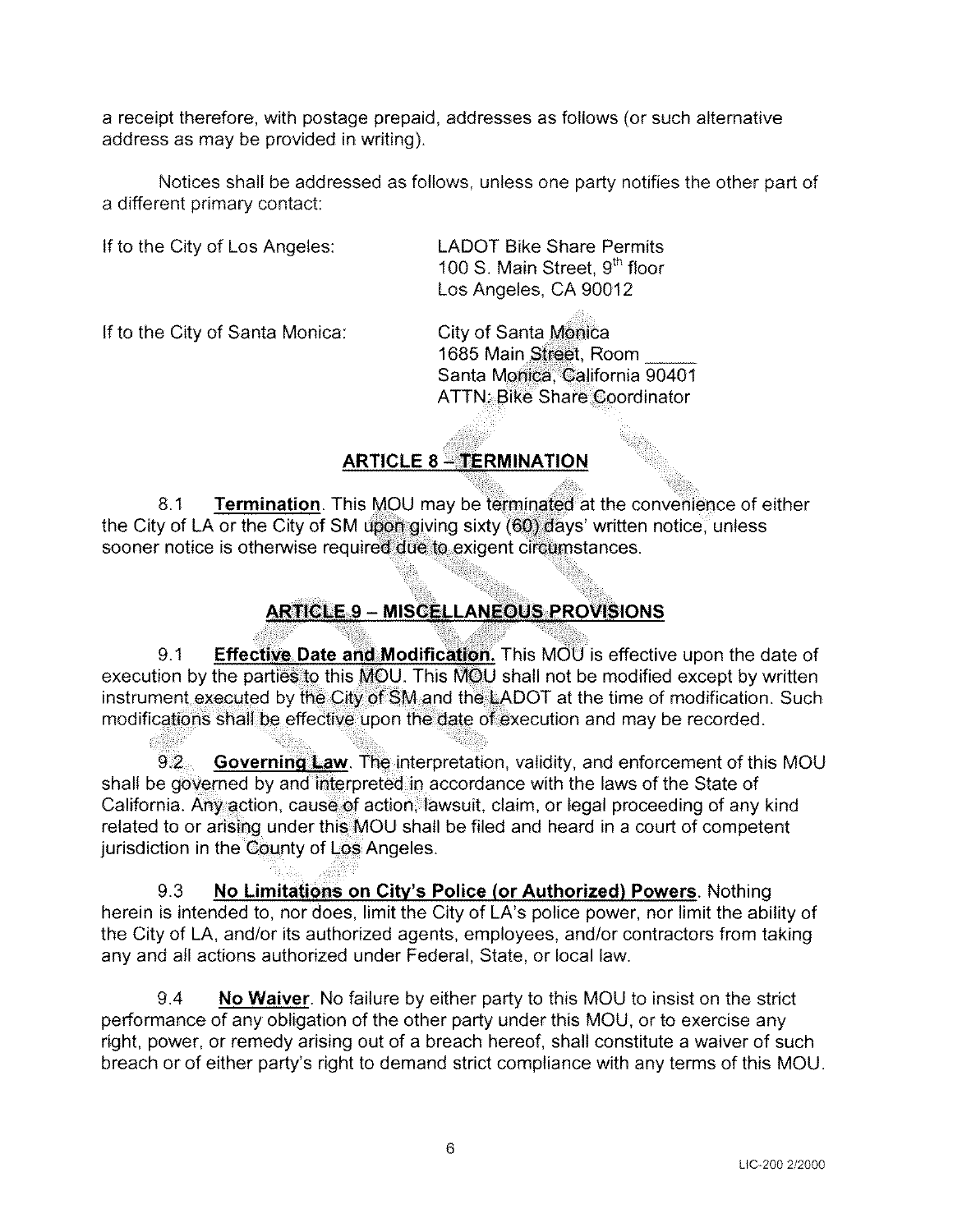No acts or omissions by either party to this MOU, or any agents of either party to this MOU, shall waive any or all of either party's rights under this MOU.

**Complete MOU.** This MOU represents the complete understandings and agreement of the parties and no prior oral or written understandings are in force and effect. 9.5

**Headings.** The headings in this MOU are for reference and convenience of the parties and do not represent substantive provisions of this MOU. 9.6

**IN WITNESS WHEREOF,** the parties have executed this MOU as of the date first written above. s.<br>Priz

|                                              | LICENSEE:                                              |  |
|----------------------------------------------|--------------------------------------------------------|--|
| ATTEST:                                      | CITY OF SANTA MONICA<br>a municipal corporation<br>By: |  |
| SARAH P. GORMAN<br><b>City Clerk</b>         | <b>RICK COLE</b><br><b>City Manager</b>                |  |
| APPROVED AS TO FORM:                         | Date:                                                  |  |
|                                              |                                                        |  |
| MARSHA JONES MOUTRIE<br><b>City Attorney</b> |                                                        |  |
|                                              | LADOT:                                                 |  |
|                                              | LOS ANGELES DEPARTMENT OF<br><b>TRANSPORTATION</b>     |  |
|                                              |                                                        |  |
|                                              | Date:                                                  |  |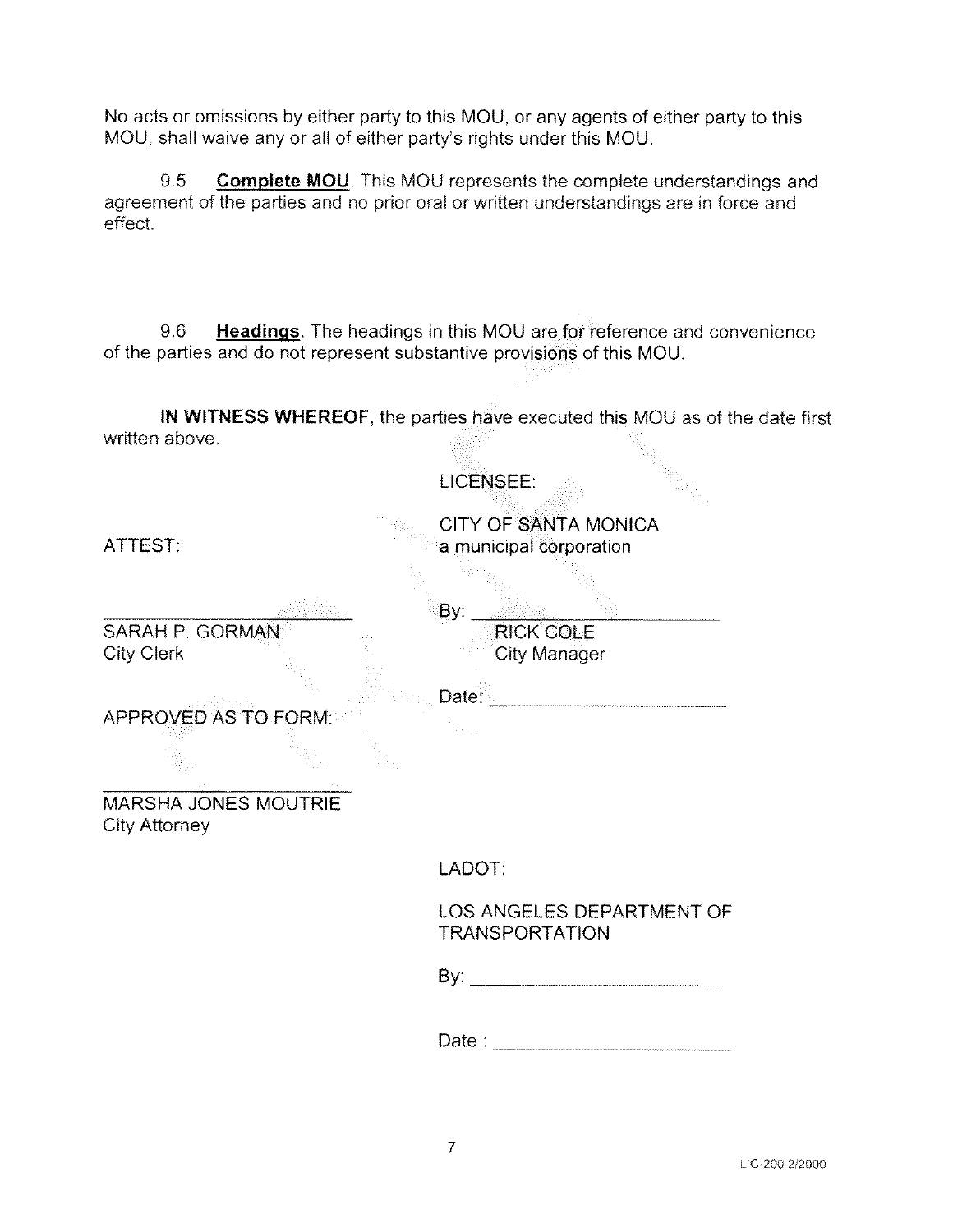$\label{eq:2.1} \frac{1}{\sqrt{2}}\sum_{i=1}^n\frac{1}{\sqrt{2}}\sum_{i=1}^n\frac{1}{\sqrt{2}}\sum_{i=1}^n\frac{1}{\sqrt{2}}\sum_{i=1}^n\frac{1}{\sqrt{2}}\sum_{i=1}^n\frac{1}{\sqrt{2}}\sum_{i=1}^n\frac{1}{\sqrt{2}}\sum_{i=1}^n\frac{1}{\sqrt{2}}\sum_{i=1}^n\frac{1}{\sqrt{2}}\sum_{i=1}^n\frac{1}{\sqrt{2}}\sum_{i=1}^n\frac{1}{\sqrt{2}}\sum_{i=1}^n\frac$  $\label{eq:2.1} \frac{1}{\sqrt{2}}\int_{0}^{\infty}\frac{1}{\sqrt{2\pi}}\left(\frac{1}{\sqrt{2\pi}}\right)^{2\alpha} \frac{1}{\sqrt{2\pi}}\int_{0}^{\infty}\frac{1}{\sqrt{2\pi}}\left(\frac{1}{\sqrt{2\pi}}\right)^{\alpha} \frac{1}{\sqrt{2\pi}}\frac{1}{\sqrt{2\pi}}\int_{0}^{\infty}\frac{1}{\sqrt{2\pi}}\frac{1}{\sqrt{2\pi}}\frac{1}{\sqrt{2\pi}}\frac{1}{\sqrt{2\pi}}\frac{1}{\sqrt{2\pi}}\frac{1}{\sqrt{2\pi}}$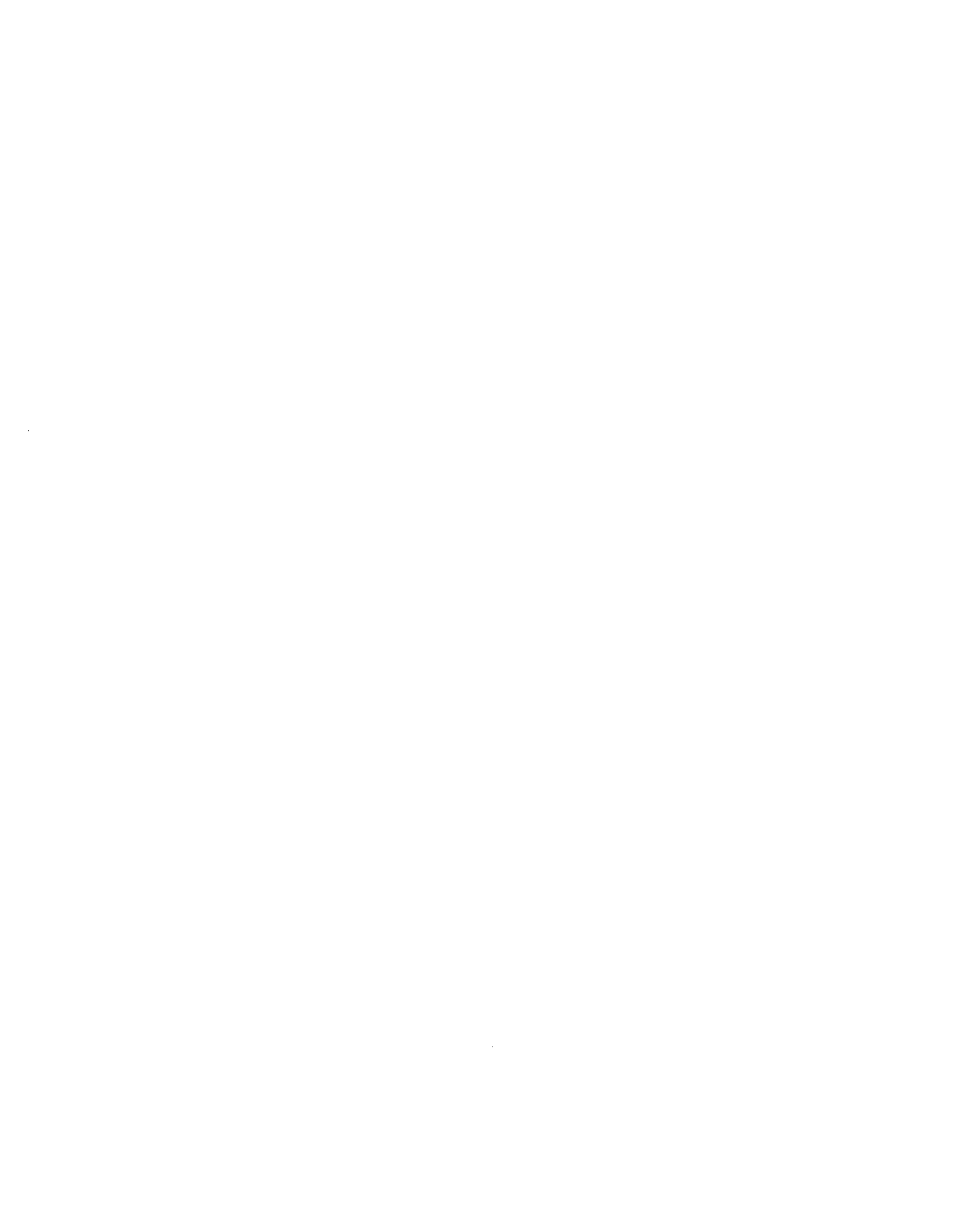

**ERIC GARCETTI** MAYOR

DEPARTMENT OF TRANSPORTATION 100 South Main Street, 10th Floor

> Los Angeles, California 90012 (213) 972-8470 FAX (213) 972-8410

## **CITY OF LOS ANGELES CITY OF SANTA MONICA**

CALIFORNIA CALIFORNIA



**RICK COLE** CITY MANAGER

OFFICE OF THE CITY MANAGER

1685 Main Street, Suite 209 Santa Monica, CA 90401 310.458.8301 FAX 310.917.6640

February 10, 2016

Honorable Antonio Vazquez, Mayor City of Santa Monica 1685 Main Street Santa Monica, CA 90401

Honorable Eric Garcetti, Mayor City of Los Angeles 200 N. Spring Street Los Angeles, CA 90012

#### **Subject: BIKE SHARE STATION SITING LETTER OF AGREEMENT**

Dear Mayors Vazquez and Garcetti:

This letter is to memorialize a conceptual agreement between the cities of Santa Monica and Los Angeies in regard to making a good faith effort to co-locate our bike share systems where appropriate and possible once both systems are fully operational within adjacent service areas.

The City of Santa Monica has launched its system and is working on a Memorandum of Understanding with the City of Los Angeles to govern responsibility for the stations that are planned for location in Venice and potentially other adjacent Los Angeles neighborhoods. In the coming months, the City of Los Angeles will be launching the first phase of its bike share system in Downtown LA. Our two cities have selected different vendors with dissimilar hardware, software, and user interfaces. In the first year, the two systems will not physically meet, however users of the systems will know no geographic bounds. The Expo Line will facilitate travel from Downtown to Santa Monica, with bike share supporting the first and last mile connections on each end. In the future, the systems may expand, and the cities will strive to work towards interoperability.